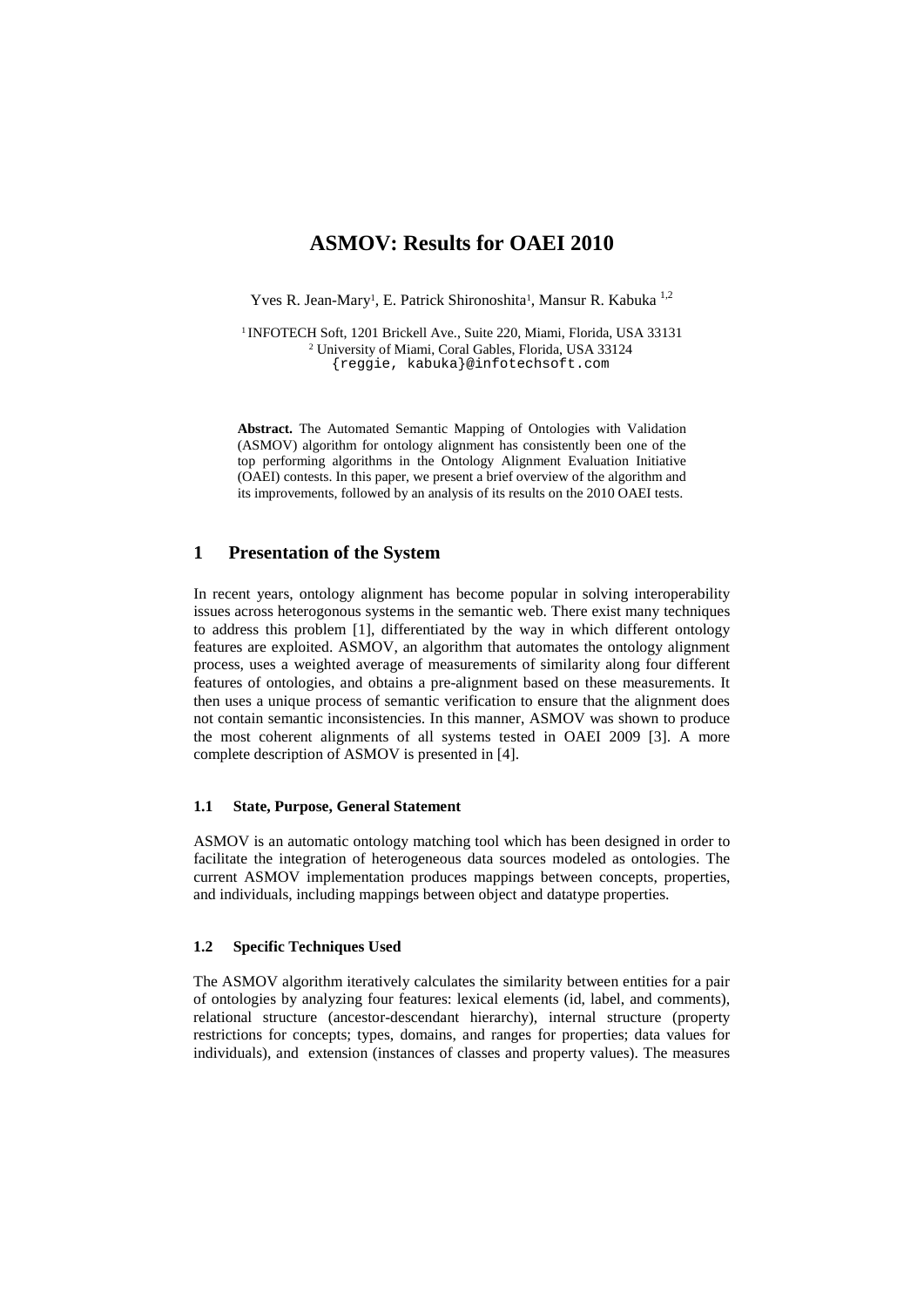obtained by comparing these four features are combined into a single value using a weighted sum in a similar manner to [\[2\]](#page-7-3). These weights have been optimized based on the OAEI 2008 benchmark test results.



**Fig. 1.** The ASMOV Mapping Process

<span id="page-1-0"></span>[Fig. 1](#page-1-0) illustrates the fully automated ASMOV mapping process, which has been implemented in Java. In the pre-processing phase, the ontologies are loaded into memory using the Jena ARP parser [\[5\]](#page-7-4) and ASMOV's ontology modeling component. A thesaurus is optionally used to calculate the lexical similarities between each pair of concepts, properties and individuals. ASMOV can be configured to use either the UMLS Metathesaurus [\[6\]](#page-7-5) or WordNet [\[7\]](#page-7-6) in order to derive the similarity measures. If a thesaurus is not used, a text matching algorithm is used to compute the lexical distance. Following this, the similarities between pairs of entities along the relational structure, internal structure, and extensional dimensions are calculated, and overall similarity measures (or confidence values) are calculated for each pair. From these similarity measures, a pre-alignment is obtained by selecting the entity from one ontology with the highest similarity for a corresponding entity in the other ontology. A threshold of 0.1% is used to ignore spurious non-zero similarity measures.

This pre-alignment then goes through semantic verification, which detects semantically inconsistent mappings and their causes. These inconsistent mappings are removed from the pre-alignment and logged so that the algorithm does not attempt to map the same entities in a subsequent iteration; mappings are removed from the log of inconsistencies when the underlying cause disappears. Five specific types of inconsistencies are detected by ASMOV:

- Multiple entity correspondences, where the same entity on one ontology is mapped with multiple entities in the other ontology; unless these multiple entities are asserted to be equivalent, this type of mapping is unverified.
- Crisscross correspondences, where if a class  $c<sub>l</sub>$  in one ontology is mapped to some other class  $c_1$ <sup>*'*</sup> in the second ontology, a child of  $c_1$  cannot be mapped to a parent of *c1'*.
- Disjointness-subsumption contradiction, where if two classes  $c_1$  and  $c_2$  are disjoint in one ontology, they cannot be mapped to two other classes  $c_1$ <sup> $\cdot$ </sup> and *c2'* in the second ontology where one is subsumed by the other. This also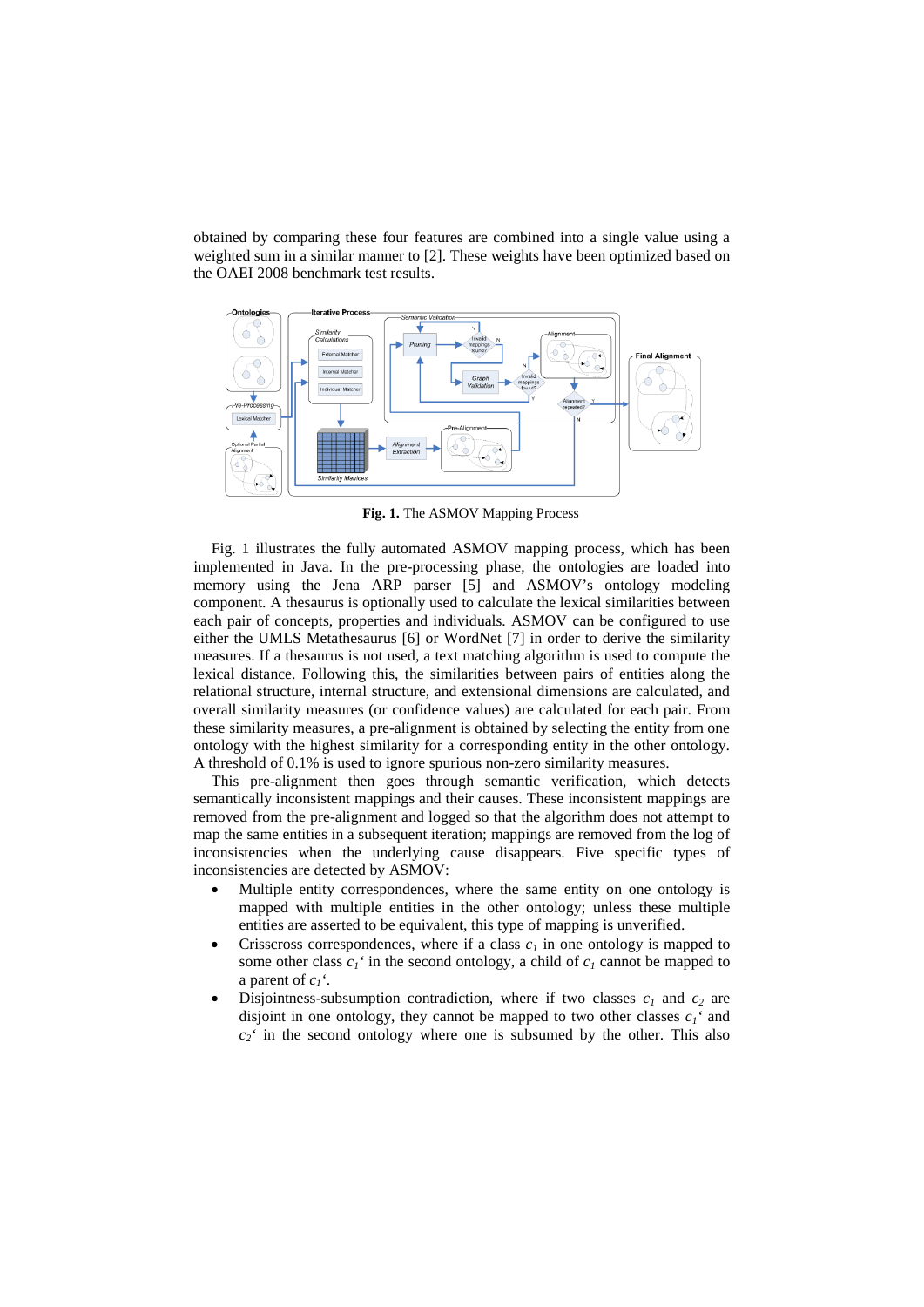applies to the special cases where  $c_1$ <sup> $\cdot$ </sup> and  $c_2$ <sup> $\cdot$ </sup> are asserted equivalent, or where they are identical.

- Subsumption incompleteness, if two classes  $c_1$  and  $c_2$  are mapped to two other classes  $c_1$ <sup>*c*</sup> and  $c_2$ <sup>*c*</sup> respectively in the second ontology, and if  $c_2$  is subsumed by  $c_1$ , then  $c_2$ <sup>'</sup> must be subsumed by  $c_1$ <sup>'</sup>, otherwise the correspondences are unverified. Similar incompleteness can be verified for the special case of equivalence.
- Domain and range incompleteness: if a class  $c<sub>l</sub>$  in one ontology is mapped to some class  $c_1$ <sup>'</sup> in the second ontology, and a property  $p_1$  in the first ontology is mapped to some property  $p_l$ <sup>'</sup> in the second ontology, and if  $c_l$  belongs to the domain (or range) of  $p_1$ , then  $c_1$ <sup>'</sup> must belong to the domain (or, equivalently, range) of  $p_1'$ ,

Since OAEI 2009, ASMOV has been improved in three important respects, primarily related to the new instance matching tests. The algorithm in general has been enhanced to allow it to process certain property constructs introduced in OWL 2, especially irereflexive and asymmetric properties. A procedure for disk-based storage of intermediate results has been implemented, allowing the algorithm to handle larger ontologies, although the ontology itself still needs to reside in memory. Further, we have improved the ability of ASMOV to use reasoning enabled by OWL in order to find semantically relevant matches. In particular, we have improved the verification of disjointness between domains and ranges of properties, and we also have included verification of functional properties.

#### **1.3 Adaptations Made for the Evaluation**

No special adaptations have been made to the ASMOV system in order to run the 2010 OAEI tests. The stop criterion for ASMOV was established as a multiplealignment change threshold. For situations where both ontologies have more than 500 concepts, this threshold was set at 1% over three consecutive alignments; otherwise, it was set at 0% over two consecutive alignments. Although the rules of the contests stated that all alignments should be run from the same set of parameters, it was necessary to change two parameters for the anatomy tests. These parameters relate to the thesaurus being used (UMLS instead of WordNet) and to the flag indicating whether or not to use ids of entities in the lexical similarity calculations.

### **1.4 Link to the ASMOV System**

The ASMOV system (including the parameters file) can be downloaded from [http://www.infotechsoft.com/products/asmov.aspx.](http://www.infotechsoft.com/products/asmov.aspx)

### **1.5 Link to the Set of Alignments Produced by ASMOV**

The results of the 2010 OAEI campaign for the ASMOV system can be found at [http://www.infotechsoft.com/products/asmov.aspx.](http://www.infotechsoft.com/products/asmov.aspx)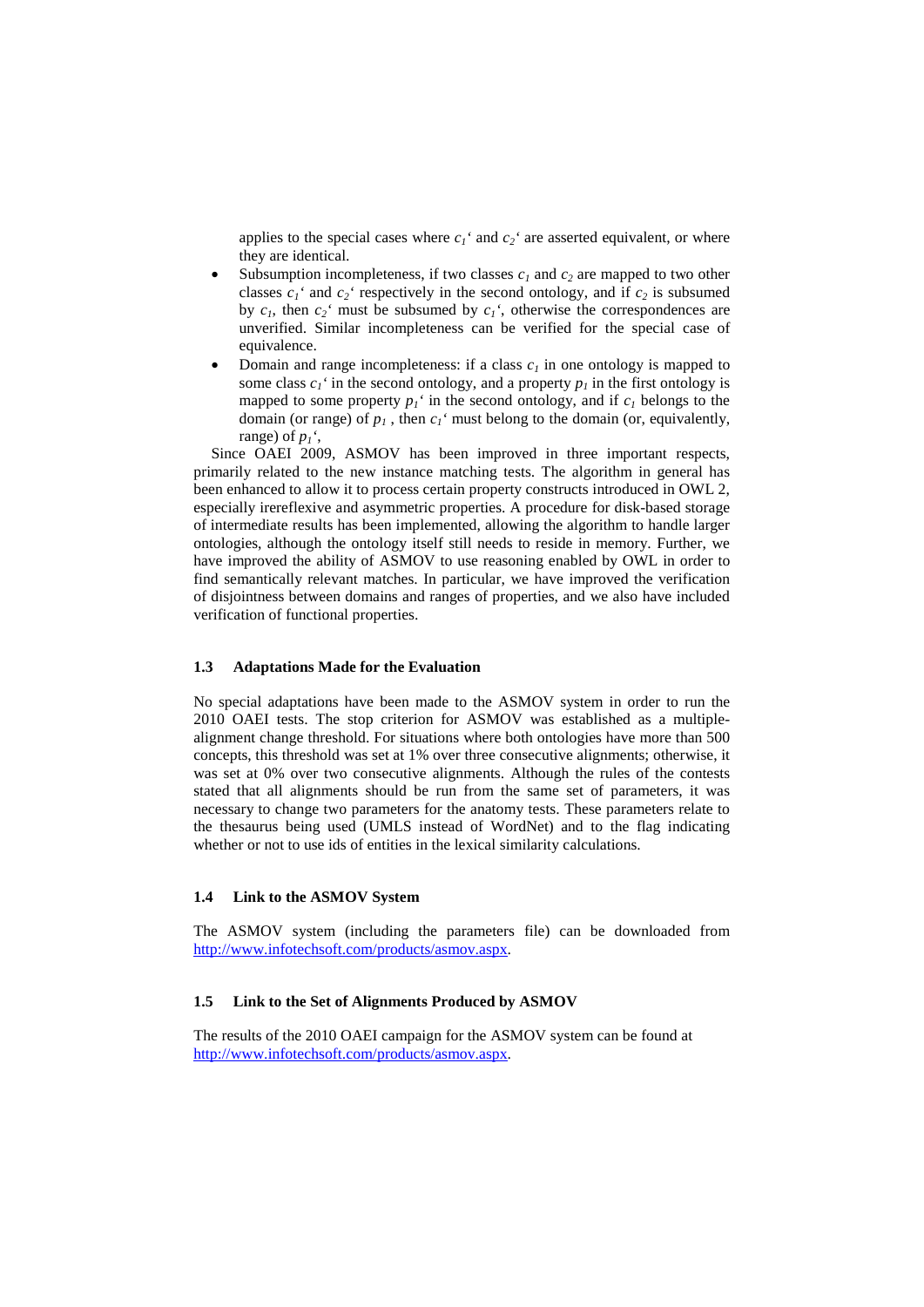# **2 Results**

In this section, we present our comments on the results obtained from the participation of ASMOV in the five tracks of the 2010 Ontology Alignment Evaluation Initiative campaign. Tests were carried out on a PC running FreeBSD over VMware with two quad-core Intel Xeon processor (1.86 GHz), 8 GB of memory, and 2x4MB cache, with a Web service interface to run with the SEALS environment where required.

#### **2.1 Benchmark**

The OAEI 2010 benchmark tests have been divided by the organizing committee in eleven levels of difficulty; we have added one more level to include the set of 3xx tests, which have been included in the benchmark for compatibility with previous years. In [Table 1,](#page-3-0) we present the results of these tests in comparison with those obtained in 2009 [\[8\]](#page-7-7), where ASMOV was found to be one of the two best performing systems [\[3\]](#page-7-1). As can be seen, the precision, recall, and F1 measure for the entire suite of tests shows that ASMOV 2010 achieves 98% precision and 89% recall, and an F1 measure of 93%, which represents a 2% improvement over the 2009 version.

The accuracy of ASMOV in the benchmark tests is very high, especially for the lowest levels of difficulty. It is particularly noteworthy that improvements in both precision and recall were obtained especially at higher levels, with the largest improvement within level 10, the most difficult, and with significant improvements at levels 7 through 9 and at the 3xx tests. We believe that these improvements have come specifically through the enhancement of the procedures for utilizing domain and range information in the calculation of internal structure similarity, and through the correction of coding errors and deficiencies. In addition, some of this improvement can be attributable to improvements made in the gold standard.

| Level          |                  | <b>ASMOV 2010</b> |      | <b>ASMOV 2009</b> |               |      |  |
|----------------|------------------|-------------------|------|-------------------|---------------|------|--|
|                | <b>Precision</b> | Recall            | F1   | <b>Precision</b>  | <b>Recall</b> | F1   |  |
| $\Omega$       | 1.00             | 1.00              | 1.00 | 1.00              | 1.00          | 1.00 |  |
|                | 0.99             | 1.00              | 0.99 | 1.00              | 1.00          | 1.00 |  |
| $\overline{2}$ | 1.00             | 0.99              | 0.99 | 1.00              | 0.99          | 0.99 |  |
| 3              | 0.99             | 0.98              | 0.98 | 0.99              | 0.98          | 0.98 |  |
| 4              | 1.00             | 0.98              | 0.99 | 0.99              | 0.98          | 0.98 |  |
| 5              | 0.99             | 0.94              | 0.96 | 0.97              | 0.93          | 0.95 |  |
| 6              | 0.98             | 0.90              | 0.94 | 0.95              | 0.89          | 0.92 |  |
| 7              | 0.98             | 0.87              | 0.92 | 0.93              | 0.83          | 0.88 |  |
| 8              | 0.98             | 0.77              | 0.86 | 0.90              | 0.71          | 0.79 |  |
| 9              | 0.97             | 0.64              | 0.77 | 0.83              | 0.48          | 0.61 |  |
| 10             | 0.90             | 0.29              | 0.44 | 0.40              | 0.04          | 0.07 |  |
| 3xx            | 0.88             | 0.84              | 0.86 | 0.81              | 0.82          | 0.81 |  |
| All            | 0.98             | 0.89              | 0.93 | 0.95              | 0.87          | 0.91 |  |

<span id="page-3-0"></span>**Table 1. Benchmark test results for ASMOV version 2010 and version 2009**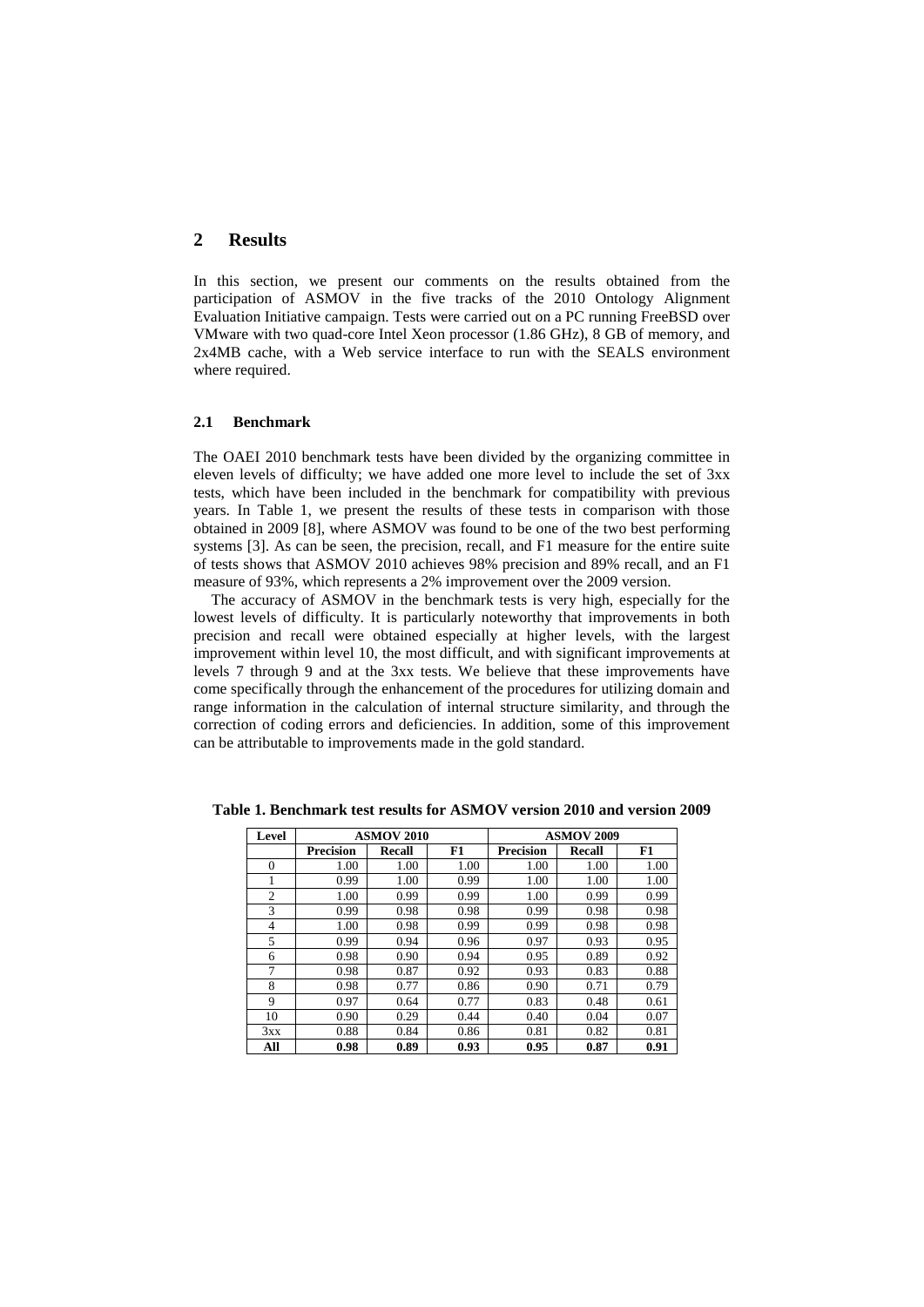### **2.2 Anatomy**

For the anatomy track, ASMOV uses the UMLS Metathesaurus [\[6\]](#page-7-5) instead of WordNet in order to more accurately compute the lexical distance between medical concepts. In addition, the lexical similarity calculation between concept names (ids) is ignored as instructed by the track organizers. ASMOV produces an alignment for all four subtasks of this track; the SEALS platform provides accuracy measurements for the first three subtasks.

- 1. *Optimal solution*: The optimal solution alignment is obtained by using the default parameter settings of ASMOV. The accuracy figures obtained from SEALS indicate precision of 79.9% and recall of 77.2%, resulting in overall F1 of 78.5%; these figures are a distinct improvement over the results obtained in 2009.
- 2. *Optimal precision*: The alignment with optimal precision is obtained by changing the threshold for valid mappings from 0.1% to 30%. The result is that precision increases to 86.5%, while recall decreases to 75.7%. F1 measure is 80.8%, which is higher than our optimal solution, indicating that the use of a higher threshold for ASMOV should be studied more closely.
- 3. *Optimal recall*: To improve recall, this time ASMOV made use of the annotation property hasRelatedSynonym included in the ontologies, to signify synonyms. It should be emphasized that this property is not included in the optimal solution because annotation properties do not have established semantics in OWL, and therefore it would not be possible for a computer to automatically understand that this property actually lists synonyms The results from SEALS indicate that ASMOV found a total of 1521 alignments with precision of 71.7% and recall of 79.2%, resulting in F1 of 75.3%.
- 4. *Extended solution*: With a partial alignment given as input, the resulting alignment contained all mappings in the partial plus an additional 480 mappings.

#### **2.3 Conference**

This collection of tests dealing with conference organization contains 16 ontologies, of which at least one contains constructs specific to OWL 2. ASMOV is able to generate all 120 potential alignments from those ontologies.

Our analysis of the preliminary results obtained in running ASMOV against these ontologies showed a large number of erroneous matches due to incompleteness in our processing of disjointness between property domains and ranges. Specifically, our

<span id="page-4-0"></span>

| F1      | cmt | confer. | Confof | edas  | ekaw  | iasted | sigkdd |
|---------|-----|---------|--------|-------|-------|--------|--------|
| cmt     |     | 0.476   | 0.378  | 0.556 | 0.437 | 0.364  | 0.541  |
| confer. |     |         | 0.718  | 0.453 | 0.451 | 0.286  | 0.500  |
| confof  |     |         |        | 0.549 | 0.681 | 0.378  | 0.357  |
| edas    |     |         |        |       | 0.529 | 0.386  | 0.510  |
| ekaw    |     |         |        |       |       | 0.348  | 0.368  |
| iasted  |     |         |        |       |       |        | 0.481  |

**Table 2. Results for Conference Test**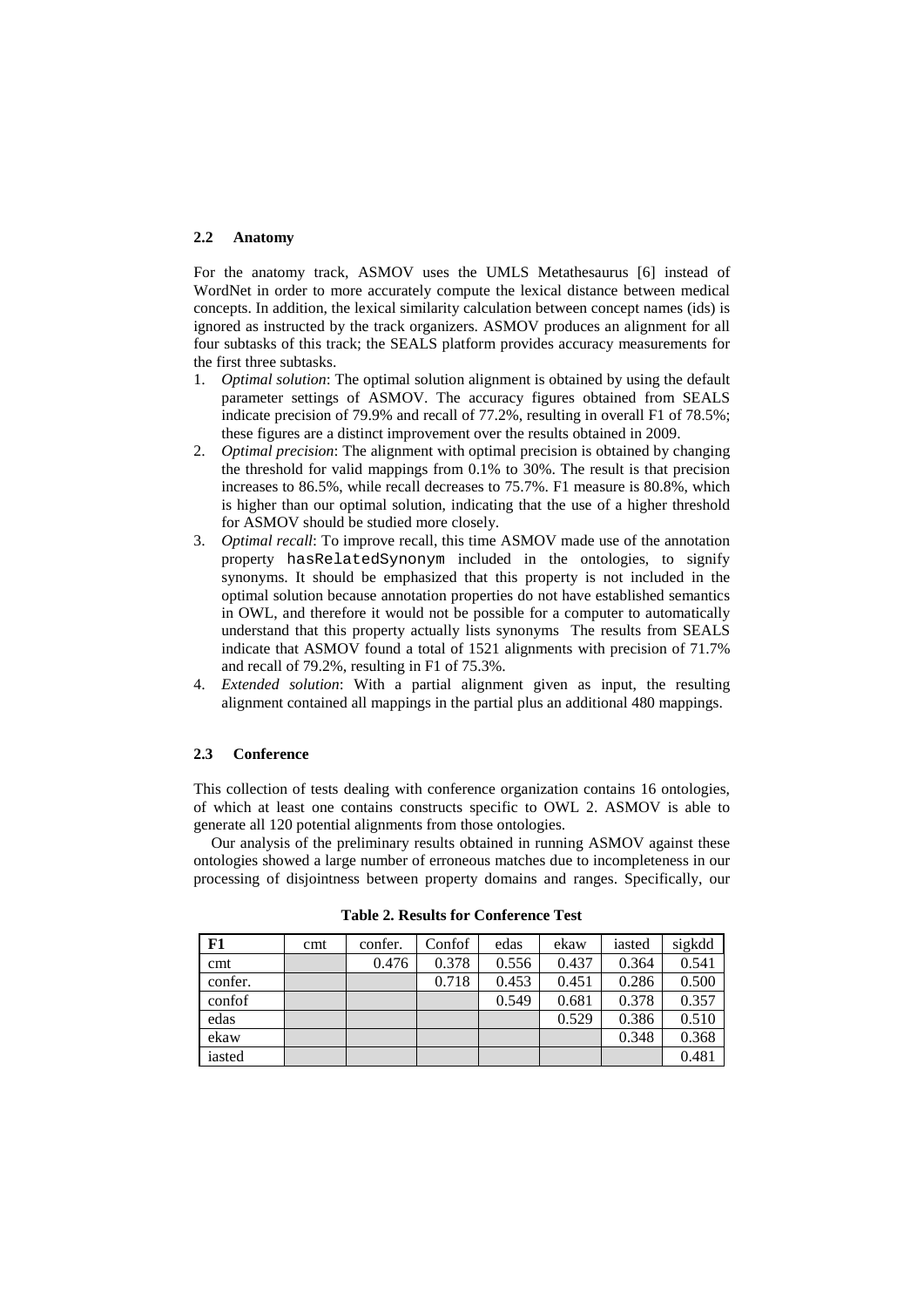previous versions of ASMOV only verified whether disjointness axioms existed in the asserted domain and range classes. We have now expanded ASMOV to verify any inferred disjointness between domains or ranges based on asserted disjointness within the subsumption hierarchy. [Table 2](#page-4-0) shows the results that were obtained by running the test through the SEALS platform.

# **2.4 Directory**

Both the "small task" and the "single task" modalities were completed using ASMOV. The "small task" modality comprised 4639 tasks. We compared the results obtained this year against those obtained in 2009, where ASMOV was the best performing system [\[3\]](#page-7-1). We found a large degree of agreement, measured as 97% F1. We believe that the difference should result in improvement in the performance of ASMOV over 2009. The "single task" modality consisted of the alignment of a source ontology with 2854 classes, against a target ontology with 6555 classes. ASMOV found a total of 3347 mappings, with a large number of source ontology classes mapped to multiple target ontology classes.

# **2.5 Instance Matching**

The application of ASMOV to the new set of IIMB instance matching tests results in precision of 86%, recall of 82%, and F1 measure of 84% for the small test, and precision of 85%, recall of 80%, and F1 measure of 82% for the large test.

The results of running the persons and restaurants (PR) tests in the SEALS platform are shown in [Table 3.](#page-6-0) We noted the following issues:

- Some conflicts exist between URIs in the TBox (the description ontology) and the ABox. For example, the namespace URI for ontology\_people1.owl in the person1 test was [http://www.okkam.org/ontology\\_](http://www.okkam.org/ontology_people1.owl)**people1**.owl in the TBox but [http://www.okkam.org/ontology\\_](http://www.okkam.org/ontology_person1.owl)**person1**.owl in the ABox. We manually corrected the TBox file where these differences were found to enable retrieval of the descriptions of the classes and properties used in the ABox.
- The gold standards for these tests only contained instances of the class "Person" in the person1 and person2 tests, and of the class "Restaurant" in the restaurant test. Running ASMOV in standard fashion produces alignments of instances of other classes such as "Address"; therefore, we restricted ASMOV to only find alignments of a pre-specified class in each test.
- The gold standard also contains mappings between instances that only match in one specific property, when other potential mappings contain matches in more properties. For example, in the Restaurant test, some matches in the gold standard are done exclusively over the "name" property, even if addresses and other property values are different.
- The gold standard also contains mappings between instances that have different values for functional properties. For example, the "surname" property is declared as functional for the class "Person" in the TBox, but two instances with "surname" property "carter" and "carcer" respectively are aligned in the gold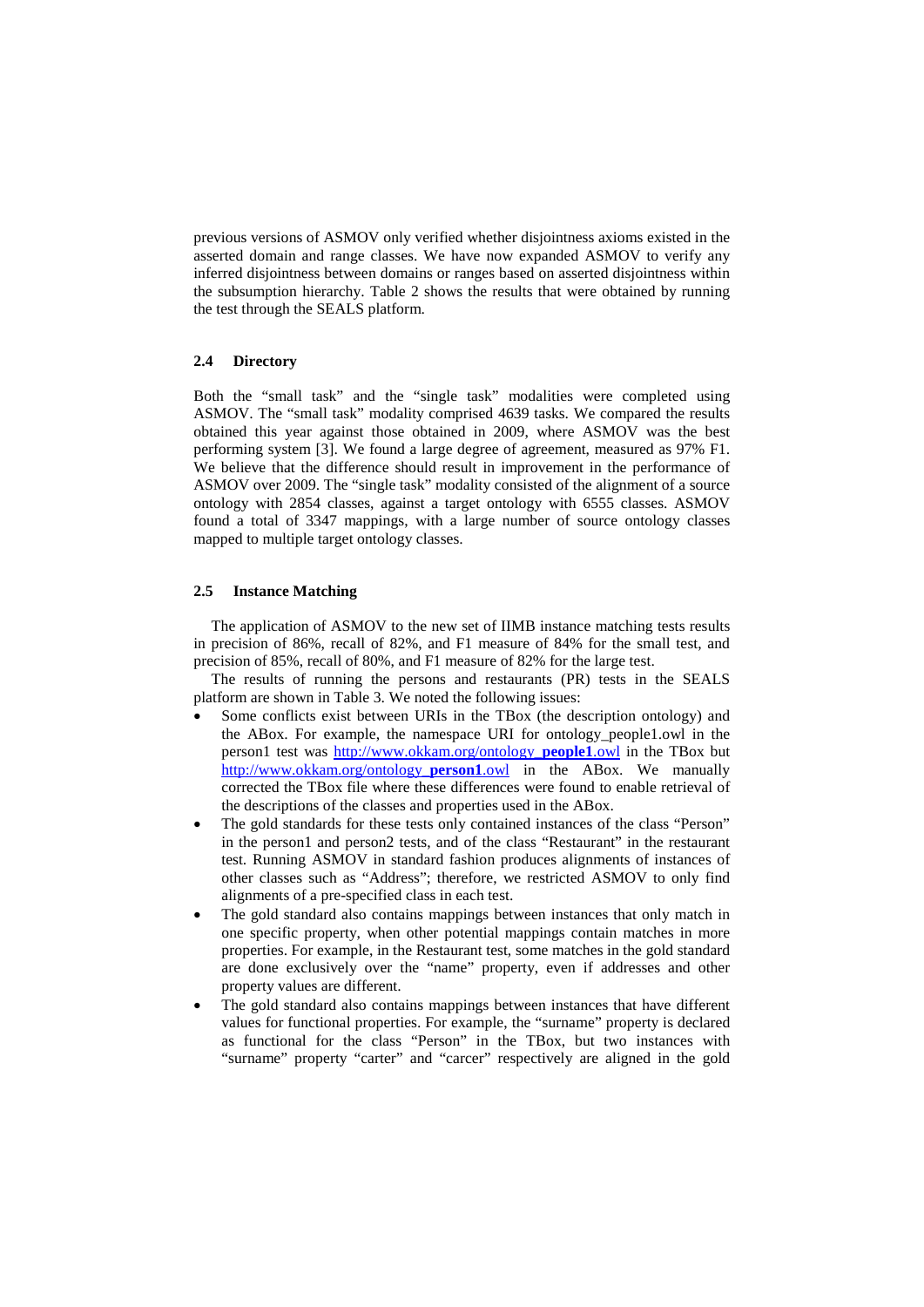standard. The semantics of functional properties do not allow such an alignment, and ASMOV therefore rejects it. To test the effect of this, we ran ASMOV against the PR tests using and

**Table 3. PR Instance Matching Results**

<span id="page-6-0"></span>

|                     | using TBox |       | ignoring TBox |       |  |
|---------------------|------------|-------|---------------|-------|--|
| Person1             | 1.000      | 0.766 | 1.000         | 1.000 |  |
| Person <sub>2</sub> | 0.982      | 0.135 | 0.701         | 0.235 |  |
| Restaurants         | 0.696      | 0.696 | በ 696         | 0.696 |  |

ignoring the TBox in the description ontology. As can be seen in [Table 3,](#page-6-0) ASMOV obtains better results by ignoring the TBox in both Person tests.

# **3 General Comments**

#### **3.1 Comments on the Results**

The current version of ASMOV has shown improvement overall in recall and F1 measure with respect to the results obtained last year in the benchmark tests. This is significant since the results in 2009 were already very high. The larger improvements have been obtained in the most difficult tests, showing the utility of the OAEI benchmarks in driving improvement of alignment algorithms. We have also been able to improve our accuracy in the benchmark, directory, and conference tasks. In the instance matching task we find some differences of interpretation with respect to the gold standard, specifically in terms of the semantics of certain properties.

# **3.2 Discussions on the Way to Improve ASMOV**

ASMOV still needs to improve its ability to work with very large ontologies and resources. While some disk-based storage of partial results has been implemented, the entire contents of the ontologies still needs to loaded in memory prior to performing the matching process. This needs to be further improved to use permanent storage in order to enable the alignment of very large ontologies. We also need to continue the implementation of the ability to infer assertions in order to utilize them for similarity measurement and semantic verification. In addition, we are also working in the improvement of the general scalability of the ASMOV algorithm for the processing of ontologies with a large number of entities. Finally, we need to reexamine the use of an appropriate threshold value to optimize accuracy.

#### **3.3 Comments on the OAEI 2010 Test Cases**

The new tests added to the OAEI 2010 contests provide important and welcome tools for the improvement of ontology matching systems. Most importantly, the instance matching task has been made significantly more challenging, allowing us to further refine and expand ASMOV to handle such alignments. Moreover, the availability of